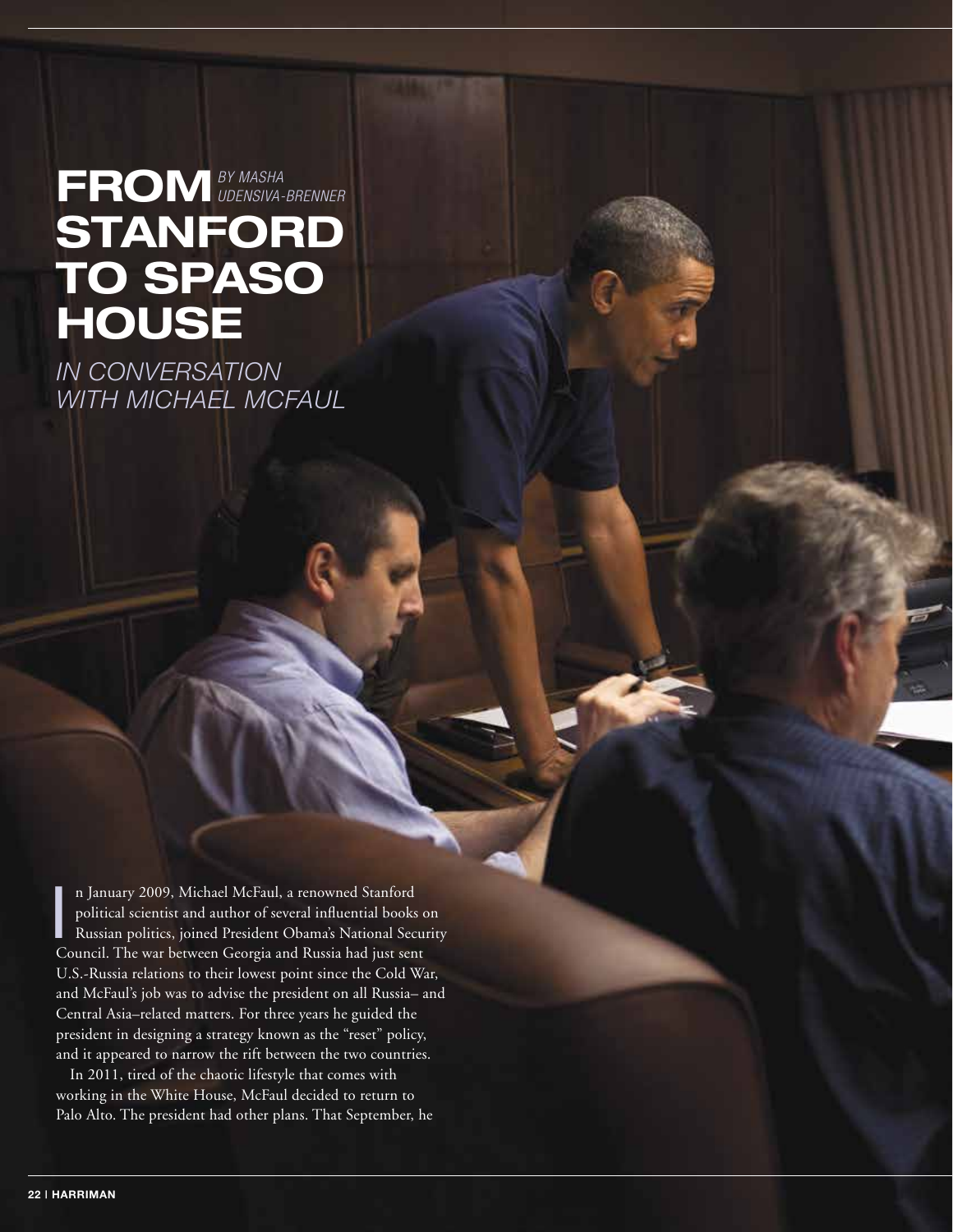President Barack Obama is briefed by (*from left*) Mark Lippert, William J. Burns, Ben Rhodes, Michael McFaul, and Denis McDonough in the Conference Room aboard Air Force One, during a flight to Moscow, Russia, July 5, 2009. Official White House photo by Pete Souza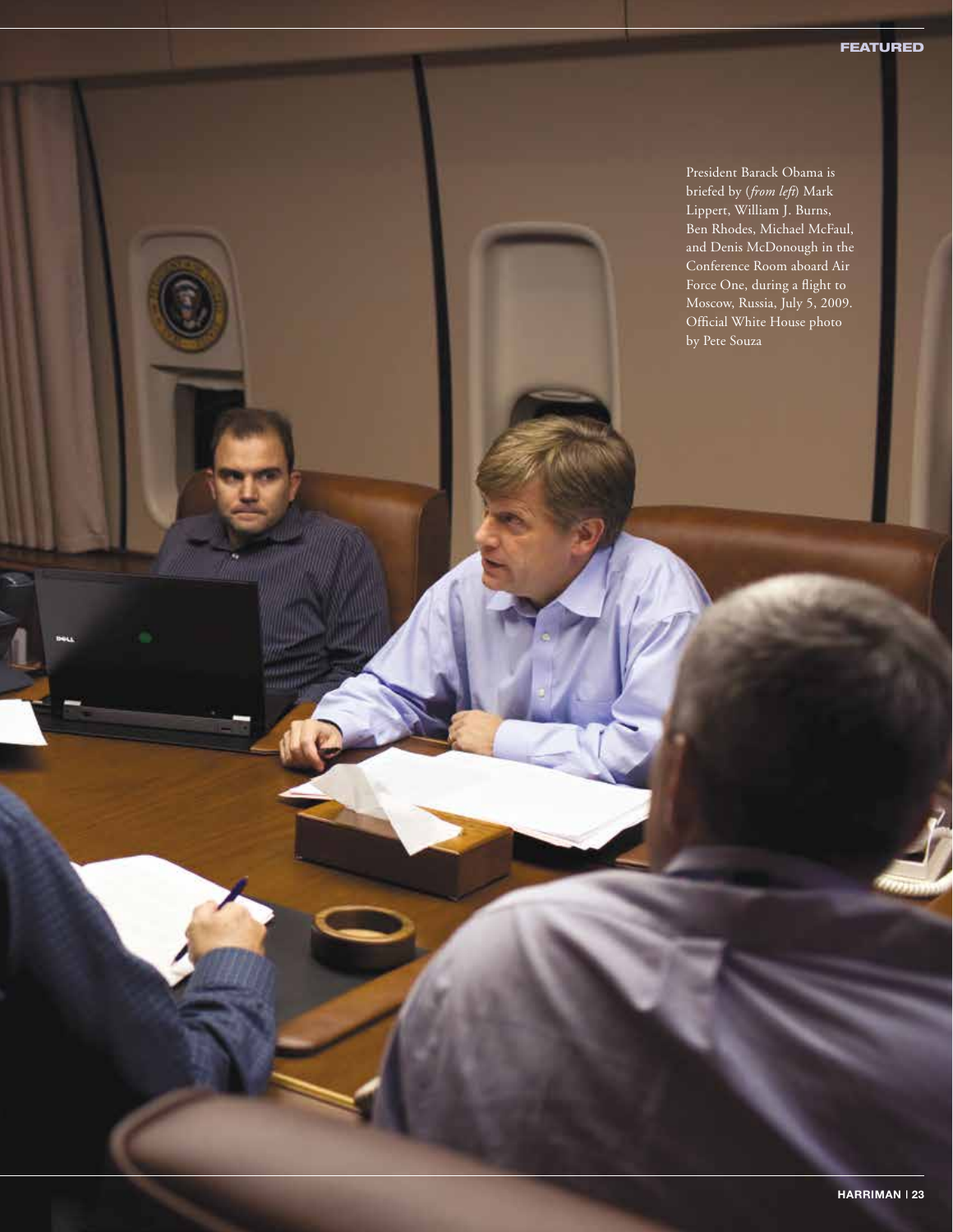

*Just weeks after his departure in late February 2014, Russia annexed Crimea. Since then, the Ukraine crisis has persisted, the West has imposed economic sanctions on Russia, and Russian opposition leader Boris Nemtsov was murdered.*

<u>Tannisuummuun</u>

nominated McFaul as the second noncareer U.S. ambassador to the Russian Federation in thirty years. McFaul was excited to return to Russia. He had fallen in love with the country as a Stanford undergraduate studying abroad in the 1980s and has been returning there ever since—writing his dissertation on a Rhodes scholarship in the 1990s, researching his numerous books on democratization and revolution, working at the Carnegie Endowment for International Peace, and during his various roles as a political adviser. Throughout the years he had established relationships within the Russian government, and he was looking forward to building on the foundation of his "reset" policy. But when he got to Russia in January 2012, the atmosphere had shifted. A series of street protests against the fraudulent December 2011 parliamentary elections and the corrupt practices of the ruling United Russia Party resulted in a backlash from the authorities and a general distaste toward foreign influence.

McFaul's appointment to the ambassadorship quickly elicited suspicion from the Kremlin, as he was a known critic of the

Putin regime and proponent of human rights and democratization in Russia (he had published books with titles like *Russia's Unfinished Revolution: Political Change from Gorbachev to Putin*). To further complicate things, his second day on the job coincided with a visit from Deputy Secretary of State William Burns, whom, according to protocol, he had to accompany on a meeting with human rights activists and members of Russia's political opposition. The Russian media jumped on the story, and, within days of arriving, McFaul was portrayed as the agent of Western-imposed revolution.

McFaul stayed for two years, during which relations between Russia and the United States continued to sour. Just weeks after his departure in late February 2014, Russia annexed Crimea. Since then, the Ukraine crisis has persisted, the West has imposed economic sanctions on Russia, and Russian opposition leader Boris Nemtsov was murdered. I met with McFaul twice—once in early April 2015 in a conference room at the Harriman Institute the day after he addressed Columbia University at the annual Harriman Lecture, and again a month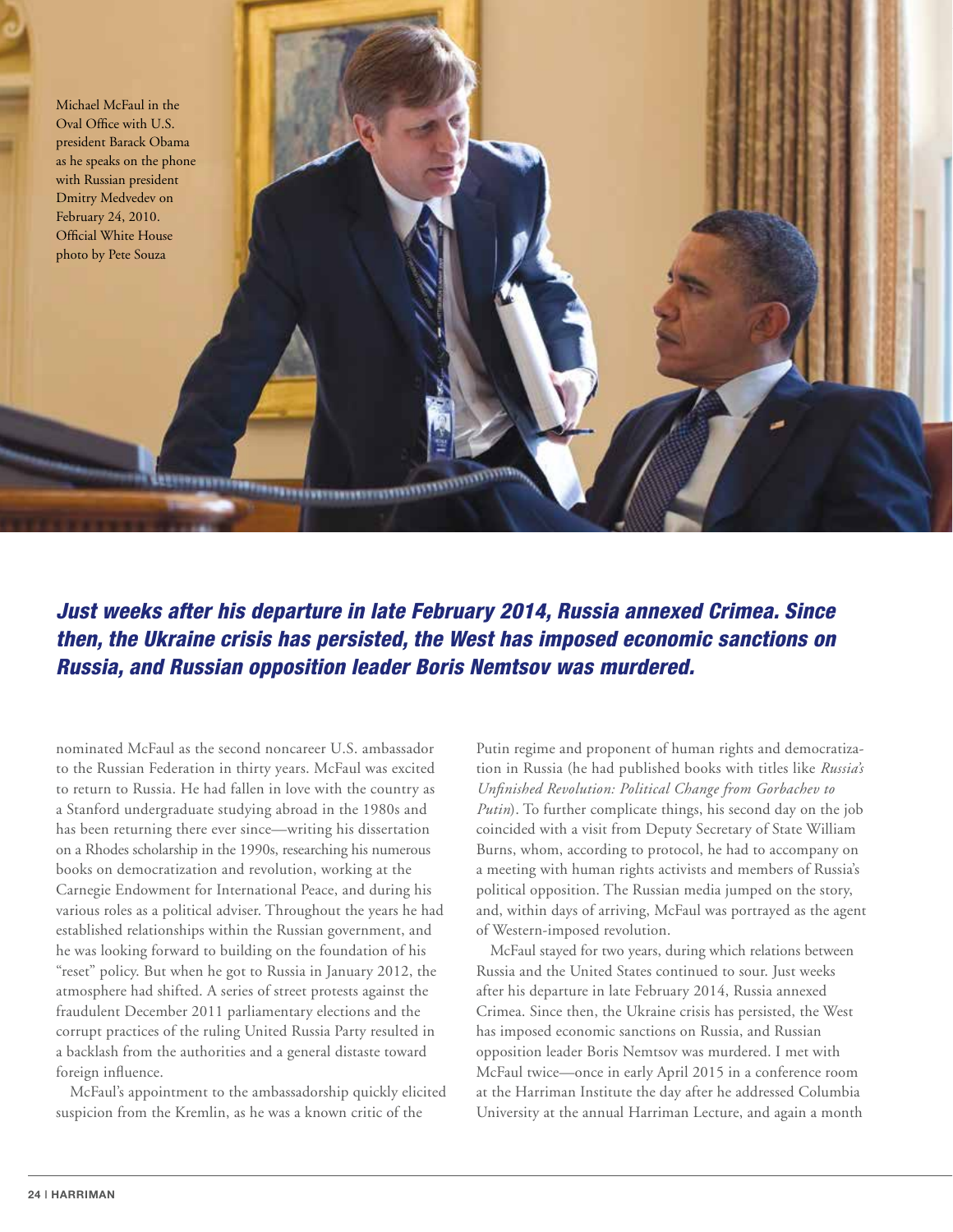later over tea at the Omni Berkshire Place hotel in midtown—to discuss his career and this turbulent time in U.S.-Russia relations.

**Masha Udensiva-Brenner:** What was it like to make the transition from academia to the National Security Council?

**Michael McFaul:** I'll tell you honestly, I was very nervous. I had interacted with people in government for decades. Often times, at the end of those conversations, they would say, "Well, you don't really understand how government works." My first day was the day after the inauguration. I had worked with the president on his campaign, so it was an exciting time, but the challenges seemed big.

Ultimately, it wasn't as overwhelming as I anticipated. I think there's something of a mythology about the black box of government. There were adjustments to make. Three computer systems, depending on the security level and bouncing back and forth, and learning how to deal with classified information. I briefed the President and prepared him for everything he did related to Russia and Central Asia, but within the government I ran the IPC [Interagency Policy Committee for Russia], which means I chaired a meeting for all the people at the assistant

secretary level involved in policy making and coordination for Russia. I held meetings often, I wanted the engagement, and I ran it sort of like an academic seminar—challenging assumptions and asking for data. I found it to be less difficult than I expected. The part I learned more bitterly was that everyone would formally agree on something at the meeting but then go back to their agencies and use different bureaucratic policies to unravel it.

**Udensiva-Brenner:** The Obama administration came into office on the heels of the Russia-Georgia war and started the "reset" policy. How did you negotiate getting out of that bitter situation and into a policy of cooperation and engagement?

**McFaul:** The war, which was in August 2008, gave us a jump start on formulating the reset policy. Much of the first presidential debate was about Russia, and it was a major campaign issue for a few weeks. When we got to day one of being in government, we weren't starting from scratch. The essence of the reset is that it wasn't a strategy about Russia, per se; it was integrated with other issues we were working on. In our assessment, our interests overlapped with the Russians on most big security and economic issues, and the argument for the reset was that if we had



*Left to right*: McFaul delivers 2015 Harriman Lecture; Kerry, accompanied by McFaul (*right*) and Russian chief of protocol Yuriy Filatov (*left*), tours Red Square during his visit to Moscow on May 7, 2013 (photo courtesy of the U.S. Department of State)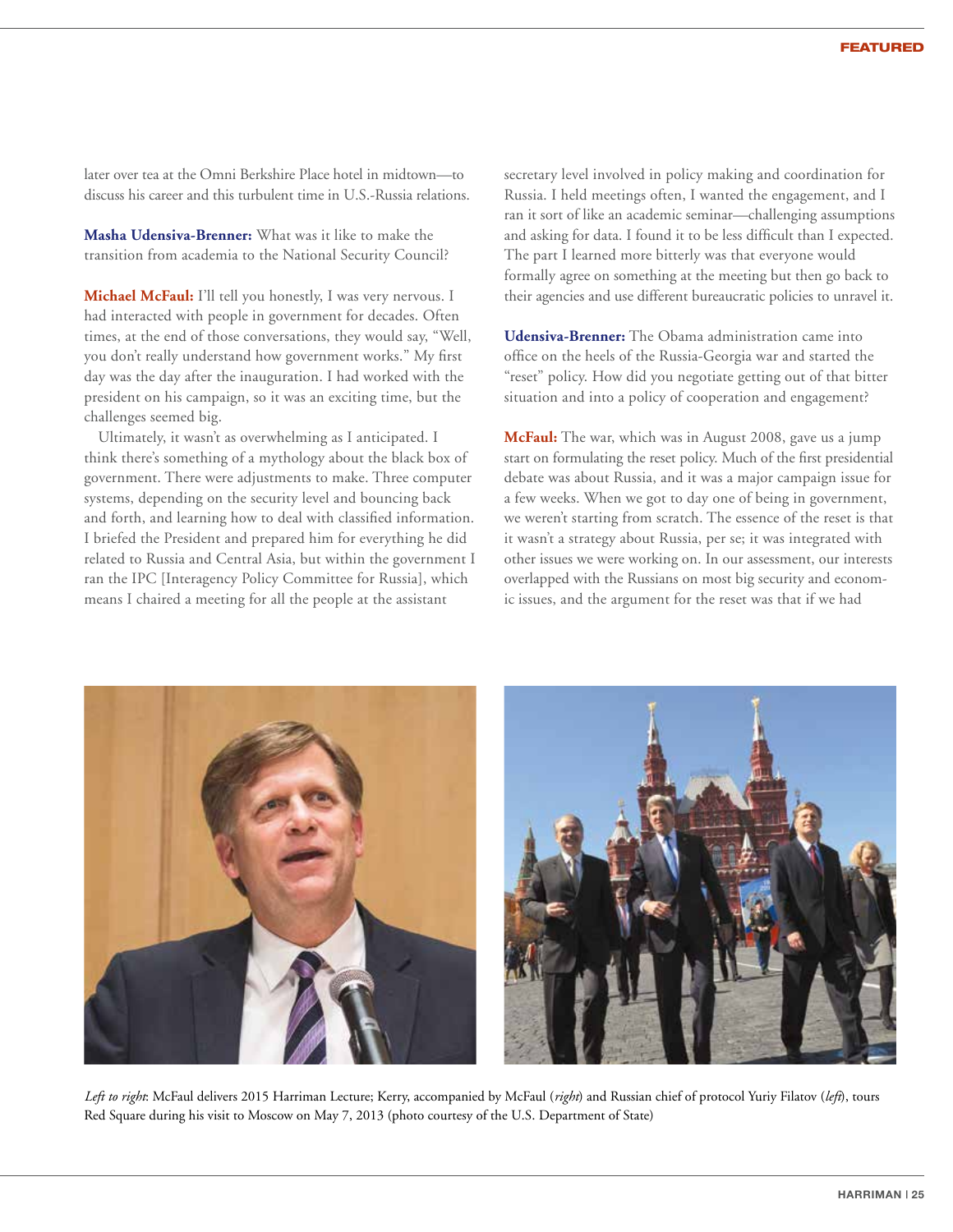

U.S. ambassador Michael McFaul and secretary of state John Kerry meet with Russian president Vladimir Putin and foreign minister Sergey Lavrov

Russia with us, it would make it easier to achieve our objectives. We sought to prevent Iran from getting a nuclear weapon, to develop our supply routes to Afghanistan, to increase trade and investment in the world, and to reduce the number of nuclear weapons in the world, which was the one issue directly related to Russia. For the rest we had our own strategy, our coda, and if Russia was with us, with respect to the strategy for achieving each objective, it would be easier.

## **Udensiva-Brenner:** How did Medvedev react to the policy?

**McFaul:** The first meeting with Medvedev took place in London in April 2009, on the sidelines of the G20 meeting. It was the first "bi-lat"—as we call it in the government—that I had to prepare, and that's when the president really laid out his approach. Going into it, I had told him not to expect much. We were still just months away from the major confrontation over Georgia—Georgia, of course, remained a very difficult issue between us, not just in that first meeting, but for the entire time I was in the government—but Medvedev came ready to engage with us. And, if I'm not mistaken, he even used the word "reset."

**Udensiva-Brenner:** How was the reset received by your Republican colleagues?

**McFaul:** When I arrived and met my new staff at the National Security Council, all of those people had worked for George W. Bush the day before. The same went for all the other entities, too, because the political appointees who needed Senate approval didn't come into their jobs until several months into the Obama administration. We had to tell them: "Okay, now we're going to have a different policy." And I remember one senior person in the Bush administration, who is a good friend of mine, saying, "We all start off with this big head of steam that we're going to change things with Russia, and it always ends in failure." I think about that often, given where we are today. And that was certainly the case in the Bush administration, too.

They started out pretty strong because September 11th really brought Russia and the United States together, and they ended with the war in Georgia. So, there was that kind of skepticism. Others wanted us to be more strident vis-à-vis the conflicts we had with Russia, Georgia being the most important but not the only one. Our attitude was that the reset policy was a deliberate attempt to stop linking unrelated issues. We can have progress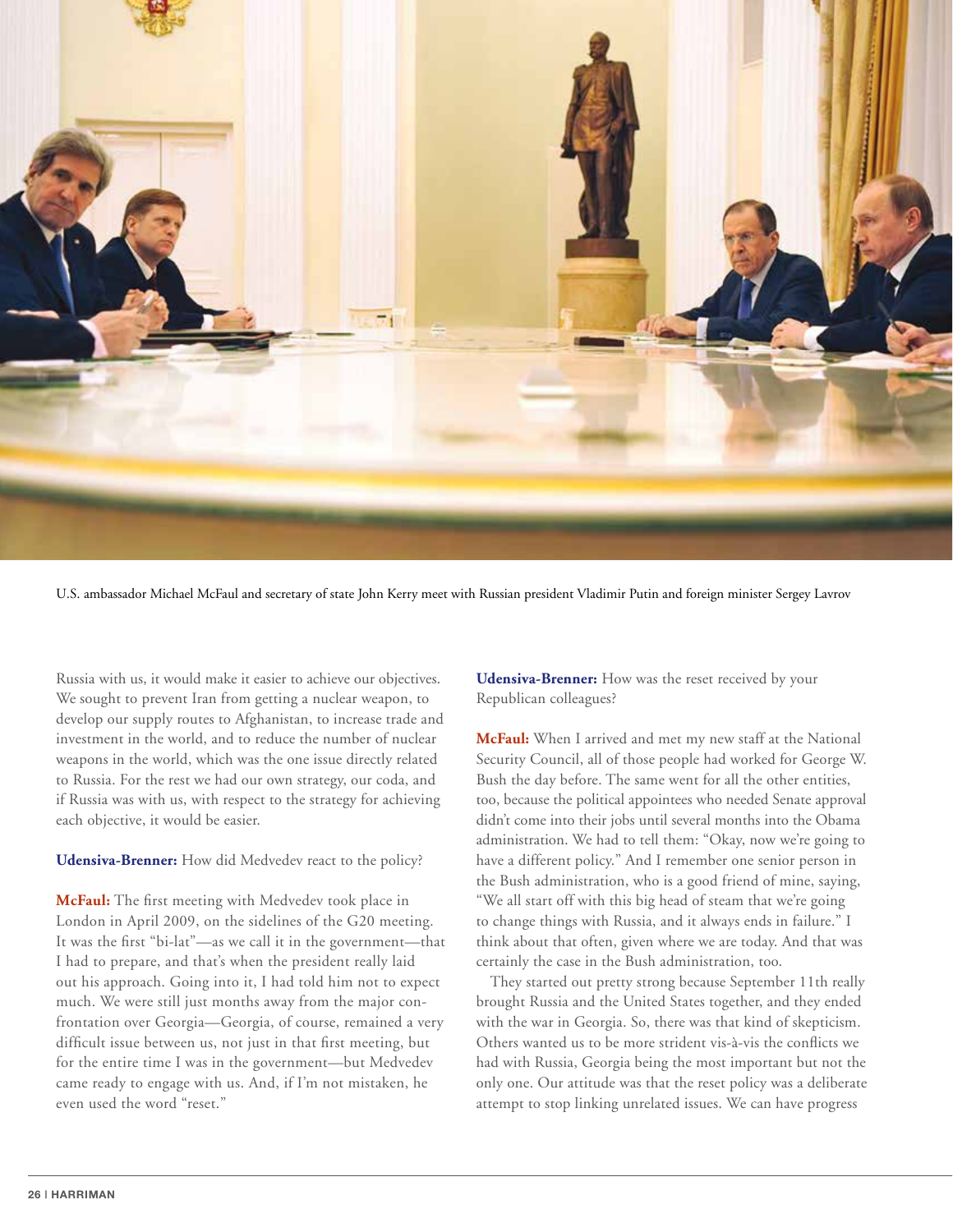on arms control here, and we can disagree on Georgia over here, but we're not going to link those two discussions. And that was controversial in our government and in the Russian government, because we were not going to allow *them* to link things they wanted to link. They would say, "If you want to get sanctions in Iran, stop talking about democracy and human rights." And we militantly said, "Let's talk about Iran here, let's talk about democracy here. We're not linking them, and we expect you not to link them either."

**Udensiva-Brenner:** And this is controversial with the human rights community as well—they would like to link these issues.

**McFaul:** That's right; some wanted to link the new START treaty with human rights issues. And it came into major focus for us during the WTO accession deliberations, when human rights activists wanted us to take the position that until Russia got better on democracy we shouldn't let them into the WTO. Those are not the rules of the WTO, obviously. China is in the WTO; lots of countries that don't meet the standards for democracy are in the WTO. Our argument was: We're not credible on adhering to the rules of the game, including the rules of the WTO, if we try to link membership to unrelated issues.

That was a big debate. You can imagine that for me, given my reputation as a human rights activist and advocate and democracy promoter, this was difficult. I know that community well, and they told me, "You're a sellout, McFaul; you've abandoned us." Now, I never thought that. We also practice what we call dual-track engagement, where we simultaneously engage with the government about democracy and human rights, and, in parallel, engage with society, the political opposition. That's what we always did. And I think we did that more aggressively than many previous administrations. But, you know, they pushed back on us. And that's their job, by the way. If you're working at Human Rights Watch or Freedom House, all those organizations, your job is to beat up on people like me. Sometimes I took it too personally, I think. In retrospect, I regret that, but their job is to keep us honest.

**Udensiva-Brenner:** How would you respond to the criticism that dual-track diplomacy marginalizes human rights issues; that the meetings take place in inferior rooms with lower-level officials?

**McFaul:** It is true that when I worked in the NSC and when I was ambassador, I did not have the luxury of just thinking about human rights. I had to think about Iran, I had to think about Syria, I had to think about supplying our troops in Afghanistan.



President Barack Obama and President Dmitry Medvedev of Russia ride together to lunch at Ray's Hell Burger in Arlington, Virginia, June 24, 2010. Official White House photo by Pete Souza

*It is true that when I worked in the NSC and when I was ambassador, I did not have the luxury of just thinking about human rights. I had to think about Iran, I had to think about Syria, I had to think about supplying our troops in Afghanistan.*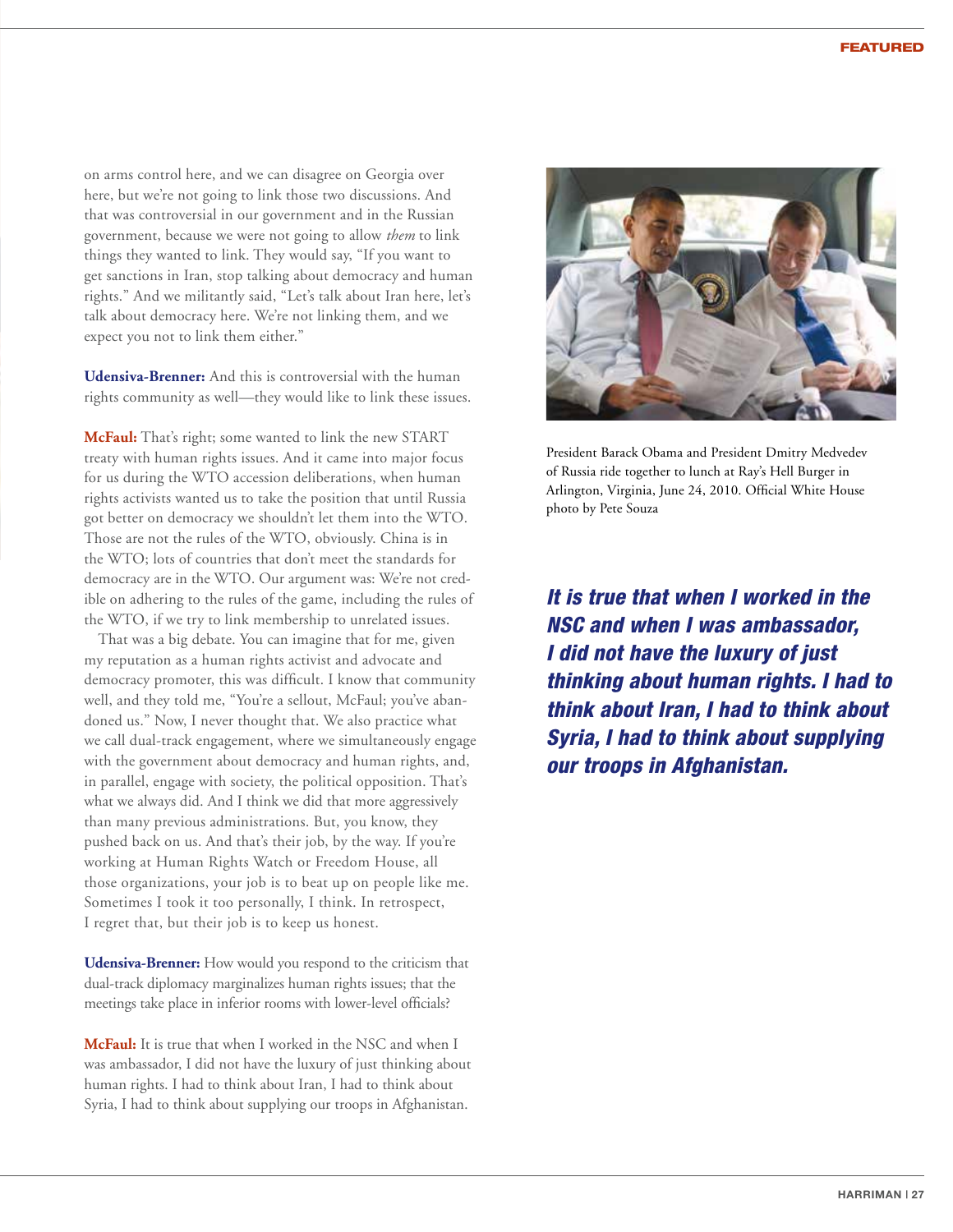And, oh, by the way, there's not a way to supply your troops in Afghanistan without working with some authoritarian regimes. So whether I wanted to or not, that was my job. The luxury you have if you're working at a democracy NGO is you get up every morning and the only thing you have to think about is democracy and human rights. You don't have to deal with the Pentagon asking you to supply your troops in Afghanistan. You don't have to deal with trying to get the Russians to support sanctions on Iran. So it is fair to say that democracy and human rights might not get the same amount of attention as other issues. I think that's a fair criticism. But it's structural and not something specific to the Obama administration.

When I was in government we met with the opposition when President Obama went to Russia. It was the president of the United States, not lower-level officials like me, who met with the opposition—and in the Ritz Carlton, by the way, not some dingy office. He was the only leader at the G20 who met with civil society. Nobody else did. And there's more to it than just meetings. We had the policy, we tried to execute it, and I most certainly tried to execute it when I was ambassador.

**Udensiva-Brenner:** Throughout his first term in office President Obama was cautious about pushing Russia too much on the democracy issue. For instance, he did not use the word "democratic" during his 2009 speech at the New Economic School. Yet, knowing your history as a human rights activist and democracy promoter, he decided to appoint you ambassador to Russia. Why?

**McFaul:** I'd say two things. One, with respect to his speech, he said "America wants a strong, peaceful, and prosperous Russia," and he didn't want to say, we didn't want to say, the word "democratic." However, if you look at the five themes of the speech, one of them was about what we call "universal values." So, it's there, but in a different way, in a less in-your-face way.

With respect to me, you know, I was Mr. Reset. I was the guy who steered this new policy in place; first within our government, and then with the Russians. So, when he asked me to become ambassador, months before the demonstrations, in spring 2011, his pitch to me was "we got too much going on, we got too much momentum, how can you leave me now?" And he knew my views on democracy. I had given him my latest book, *Advancing Democracy Abroad: Why We Should and How We Can*, as a Christmas gift—my first Christmas gift at the White House. It wasn't that he didn't know my views.

**Udensiva-Brenner:** Did President Obama know your history in Russia during the late '80s and early '90s? Did he know that some KGB officers thought you were a CIA agent, for instance?

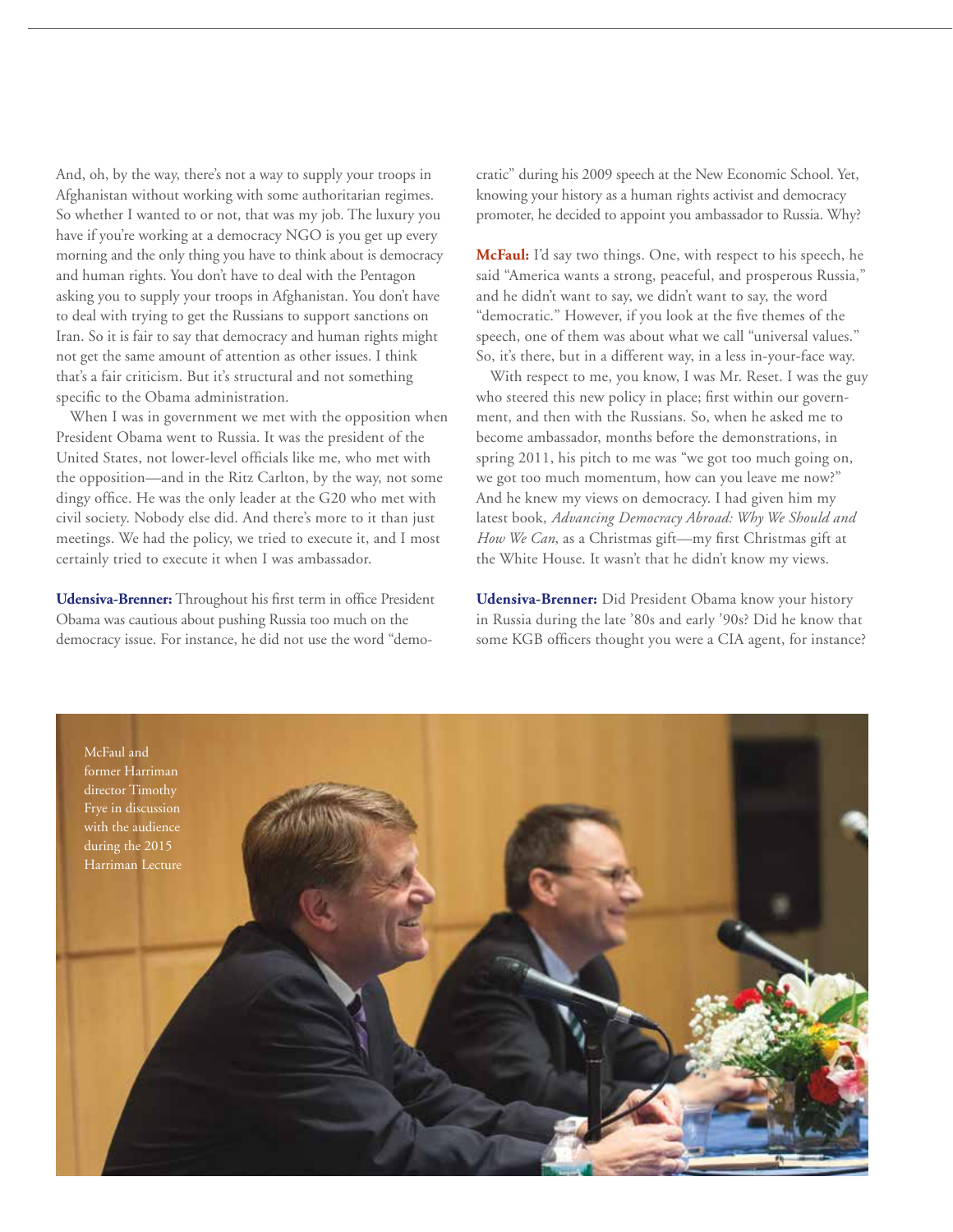**McFaul:** That's interesting. I don't ever recall talking about the CIA piece. He most certainly knew of my relationships with some of these opposition leaders, because he met them in July 2009.

**Udensiva-Brenner:** Would you have gone to meet with the political opposition on your second day as ambassador to Russia had Deputy Secretary of State William Burns not been visiting?

**McFaul:** Probably not, no.

**Udensiva-Brenner:** Do you think your time in Russia would have been different had that meeting not taken place?

**McFaul:** Well . . . I probably wouldn't have done that on my second day, but we always met with civil society, and I wouldn't have avoided them for the entire time I was ambassador. At the time I wasn't that enthusiastic about the meeting; my only contribution in terms of the invitation was, ironically, to invite a communist. Then, of course, the media portrayed it the way they did on national television because it happened at the same time there were massive demonstrations on the street. It was definitely not the start I wanted, but I knew that this was eventually going to be a complicated moment in our relationship. Even the previous ambassador, who did not have the same reputation I had, was already beginning to experience a bit of a tension because of things happening inside Russia, not because of us. It's important to understand: we didn't change our policy. What changed was politics inside Russia, and the rise of the opposition and the regime's fear of them.

**Udensiva-Brenner:** How did you feel about coming to a diplomatic role with no experience as a diplomat?

**McFaul:** I was nervous, of course. Moscow is a big embassy not traditionally run by political appointees. The last political appointee actually hired a Russia specialist to be his special assistant so that he could help him navigate the embassy, and obviously I didn't have that. So, I had to learn the ways of an embassy, but I think it's exaggerated how hard that is. I mean, it's listening, it's leadership, it's management. I've been a manager of other things. But you'd have to ask my staff how they felt about it.

The big advantage I had that many career ambassadors did not have when they went to Moscow is that I knew a lot about Russia. I'd written tons about Russia, I spoke Russian, I'd lived there several times, so I was not needing the political officer

to tell me who Surkov is, who Dvorkovich is, who Nemtsov was. We had very talented people, but, in terms of analysis of Russia, I was more up to speed than your average person who comes in. And I didn't want to be the traditional American ambassador in Russia; I had a different agenda. I wanted to be more engaged with society, I wanted to be more public. I was on Twitter; I was in the Russian media way more than my predecessor, even in a more constrained environment.

## *The luxury you have if you're working at a democracy NGO is you get up every morning and the only thing you have to think about is democracy and human rights.*

**Udensiva-Brenner:** So you wanted to be in the Russian media?

**McFaul:** I did. I spoke Russian, sometimes very badly, but I wanted to engage with society and working with the media was one way to do it. We wanted to explain our policy, which was distorted by others in the media. And we wanted to show *chto takoe* America, what is America? And I wanted to use my own biography to say that. That was part of our public diplomacy strategy. Somebody told me something very wise before I went: "The best way to be an authentic ambassador is to be yourself." And if you try to be what you think is the right way to be an ambassador, that won't be authentic. And I took that to heart.

We had more guests at Spaso House, where I lived, than in any other period in history—20,000 guests in two years. We did things like throw concerts. One of the first was a country western band. I'm from Montana, my father is a country western musician, and in Montana you don't just sit on your hands and listen to music, you dance. So we did that, and that was radical. It hadn't happened in thirty or forty years, and it was against protocol and all that. And the Russians loved it.

**Udensiva-Brenner:** Some might say your strategy backfired. Would you go back and do it the same way?

**McFaul:** I don't think it backfired. I think conditions changed. As I was on my way out, there was an outpouring of goodwill toward me, even by people who had been critical of me before. Thousands, no tens of thousands, Twitter messages, Facebook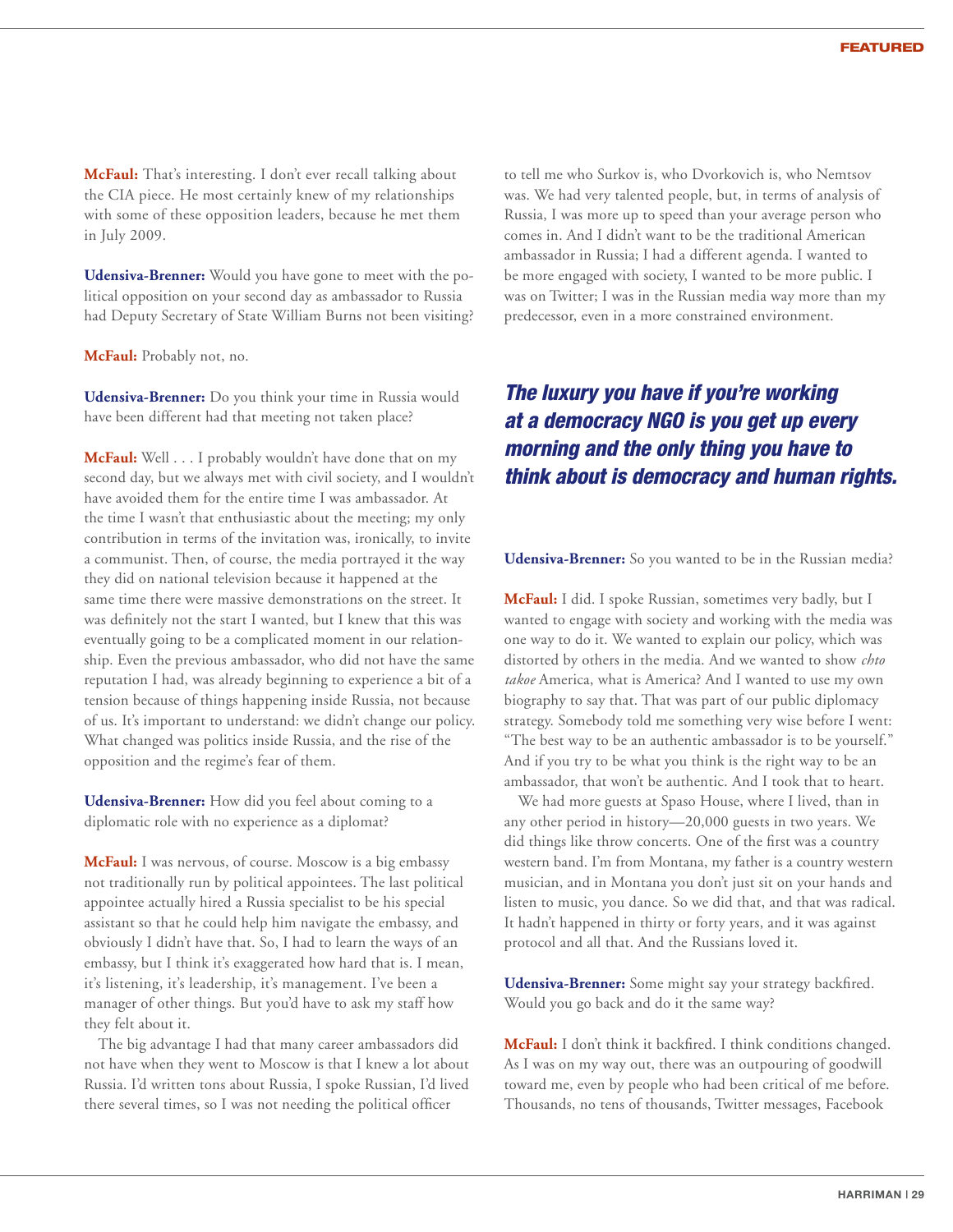

Cartoon of Michael McFaul published in *The Moscow Times* in June 2014. By Sergey Elkin

*So, despite the kind of cartoonization of me in the Russian media, people would still meet with me and talk with me. And people have changed their views.*

messages, saying, "Oh, we're losing this guy, he understands us, he likes Russia."

One colleague of mine said, "You know, what really drove the Kremlin nuts about you was that you criticized the regime, but you demonstrated through public diplomacy that you loved Russia." It would have been much better if I had just been a cold warrior. I do love a lot of things about Russian culture, I know Russian history, and I'm very respectful and admiring of what happened. Some of my best friends in life are Russian. It's not because they're Russian; they're my friends. I know thousands of Russians, *thousands*. Not just a handful of people I got to know in a few years.

Then, with the annexation of Crimea, the intervention in Eastern Ukraine, everything became extremely polarized again, and all that goodwill that I felt dissipated quickly. Especially on social media now, it's very nasty and a lot of it is organized to be that way, but it's depressing.

**Udensiva-Brenner:** Can you tell me about your time in Russia during the '80s and '90s?

**McFaul:** I went there as a Fulbright scholar to finish my dissertation about the international effects on national liberation movements in southern Africa. I went several times, but the pivotal time was in 1990, 1991. And, obviously, that was a time of great social upheaval in the Soviet Union, and my thesis was looking at different theories of revolution. So, I was interested in what was going on in Russia. I came into contact with a group called the National Democratic Institute (NDI). I met them because one of my former students worked for them and she just delivered a letter—this is pre-email; she delivered a letter through one of the members of an NDI delegation that came to Moscow. It was by chance, right? And when they found out I was living there, they needed help, so they hired me as a consultant. It was an extraordinary, exciting time.

There's this common misperception we were coming to impose something, to pressure the government. But, in those days, it was exactly the opposite. We were special guests trying to help them build a new society, and it was incredibly exciting and heady. I was a young guy and I had a pass to the parliament—I met Boris Yeltsin—and it felt like we were helping to end the Cold War and make democracy in Russia. People who come into this story later forget that the Russian government greeted us as friends and colleagues and partners. All these newly elected officials in the Russian parliament and the Mossoviet, the Leningrad City Council—Popov, Sobchak, and all these new democrats—they wanted us there, they invited us.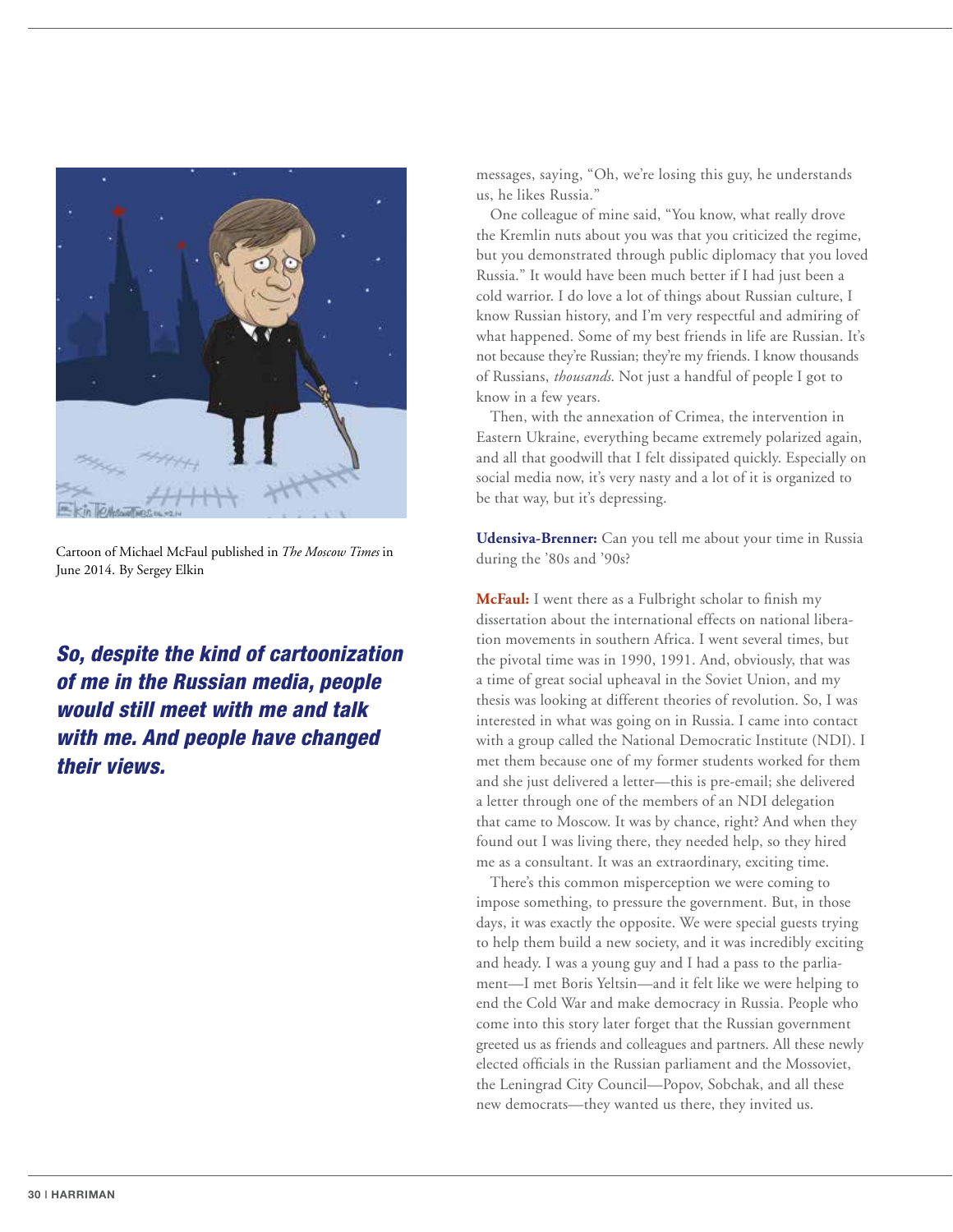## *I didn't want to be the traditional American ambassador in Russia; I had a different agenda. I wanted to be more engaged with society, I wanted to be more public.*

**Udensiva-Brenner:** How did your past in Russia influence your present there?

**McFaul:** I think what is probably frequently misunderstood about my time as ambassador is that I've been interacting with the Russian political and economic elite for thirty years. So, despite the kind of cartoonization of me in the Russian media, people would still meet with me and talk with me. And people have changed their views. Some people have become more powerful, some people are more marginal, but I know a lot of these people, and, even when we disagree, we're still interacting. I have very good contacts with many senior Russian government officials. For instance, Minister Ulakayev, the minister of the economy, used to work for Gaidar. We had him come to Stanford for a conference on defense conversion in 1992 or 1993. These contacts remain. Partly because of my job, and partly because they knew I was close to the White House and to Obama, and partly because I've known some of these people for a very long time.

**Udensiva-Brenner:** How did it feel to be vilified by the Russian media?

**McFaul:** At times I was frustrated by it, of course. I was the guy pushing for closer relations and *perezagruzka* [reset], so early on in my ambassadorial times, I wanted to say, "Don't you understand that, guys? That's who I am." But then I understood that it was much bigger than me, that it wasn't about me personally. But sometimes it felt very personal. And I'll tell you honestly, in the early days of my tenure as ambassador I was reporting about how the Russian regime was changing, how Putin was different than Medvedev and how we had to adjust our expectations. That we weren't going to be able to continue with the reset. The reset was over, as far as I'm concerned, in 2012. But not everybody back in Washington agreed with me and my team at the embassy. And, tragically, I think history has proven that we were right, even more so than we thought at the time. The trend started in 2012; it started way before the current crisis.

**Udensiva-Brenner:** You mentioned during your Harriman Lecture that you don't think we should push Russia too much or test Russia too much because Putin is testing us. But you also said that you're in favor of arming Ukraine. How do you reconcile those two attitudes?

**McFaul:** First of all, Ukraine is a sovereign country. The whole world recognizes it as a sovereign country, including Russia. Countries have the right to defend themselves and to have a monopoly on the use of force within their territories. This is IR 101. United Nations 101. Those are the norms, and therefore Ukraine has the right to defend itself and should be able to purchase weapons from other countries. Russia purchases weapons from other countries. Why is it not provocative when they do it, but provocative if Ukraine does? That's how I feel on the level of principle.

On the level of policy, the debate is that if we arm Ukraine, Putin will respond. And I agree—I think there will be a response. But who is eliciting that response? It's the same people who are asking for arms. They are the ones who will bear the burden. They are the ones who have decided, in the cost-benefit analysis, that it's better to obtain these arms than not, and I think it's a bit presumptuous of us to think that we know better than Ukrainians what is in their own security interests.

The third piece, I would say, is that there is a way to provide weapons that are designed for deterrence and defense, not offense. If you install a new alarm in your house, and the neighbor says, "Well, that's provocative, why are you doing that?" You would respond, "It's only provocative to those who want to break into my house; if you have no ambition to break into my house, this is not a provocation." I think of defensive weapons in the same way. I'm not a military expert, but I think there are certain ways to prevent more conflict by making escalation costly. That said, I do believe it's a very difficult issue. I'm not dismissive of the opposing arguments. My prediction, knowing where the Obama administration stands on this, is they're not going to provide arms—lethal arms—unless it is in response to a Russian escalation.

**Udensiva-Brenner:** The U.S. is currently conducting joint military exercises with Georgia. Do you think that's in the same vein?

**McFaul:** Yes, I do. Georgia's not going to invade Russia. Ukraine is not going to invade Russia. These countries are not a threat to Russia's national security. They're not fools.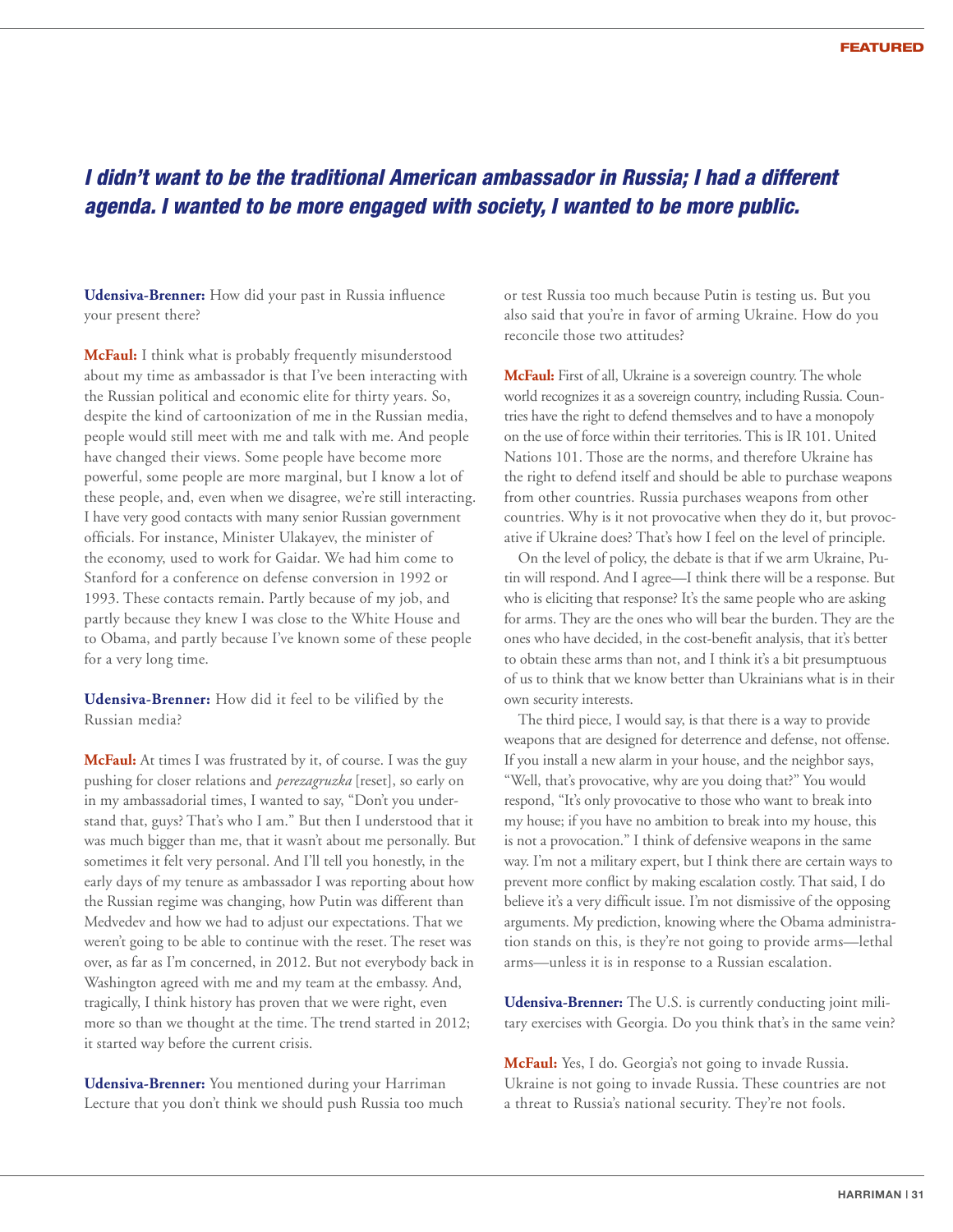Do you know how many countries joined NATO while I was in government during the Obama administration? One. We were not expanding NATO. We were not pushing missile defense against Russia. We were taking actions very deliberatively to try to build security relationships with Russia, not against Russia. It's Putin who changed that, we didn't change that.

**Udensiva-Brenner:** Some people see Kerry's recent visit to Sochi as a new mini-thaw. How do you see it?

**McFaul:** I think it's interesting that Putin, who is extremely protocol-conscious, agreed to meet with somebody who is not his equal for four hours. Barack Obama didn't come to see him. The vice president didn't come to see him. The fact that this meeting took place kind of signals how eager he is to be reengaged with the Americans. From what I've heard about the meeting, there was a desire to be better understood, so that's a good sign. I don't think it will lead to any breakthroughs. And even signaling that it will is, in my view, extremely dangerous. This is not a moment for reset 2.0, because there's no way that's going to happen.

**Udensiva-Brenner:** One might argue that the sanctions against Putin have actually given him a convenient excuse for the already declining economy in Russia—now he can blame Russia's economic turmoil on the West. This has strengthened his position at home and made his propaganda campaign much stronger. What's your response?

**McFaul:** Yes, it's a big source of his popularity. *My ne vinovaty, oni vinovaty* [we're not to blame, they're to blame]. Certainly, that's there for those who watch and believe the propaganda on television. To those who are involved in the international economy and are losing money because of the sanctions, some of them billions of dollars, it is perfectly clear what's going on, and they're not convinced by this kind of argumentation. I mean, they don't like the sanctions, they think we went too far, they're doing whatever they can to revoke them, but they know precisely why they were put in place.

**Udensiva-Brenner:** One year after you left Russia, Boris Nemtsov was murdered. Could you have foreseen something like this?



President Obama meets with (*seated, from left to right*) Leonid Gozman, Boris Nemtsov, Gennady Zyuganov, Yelena Mizulina, and Sergey Mitrokhin